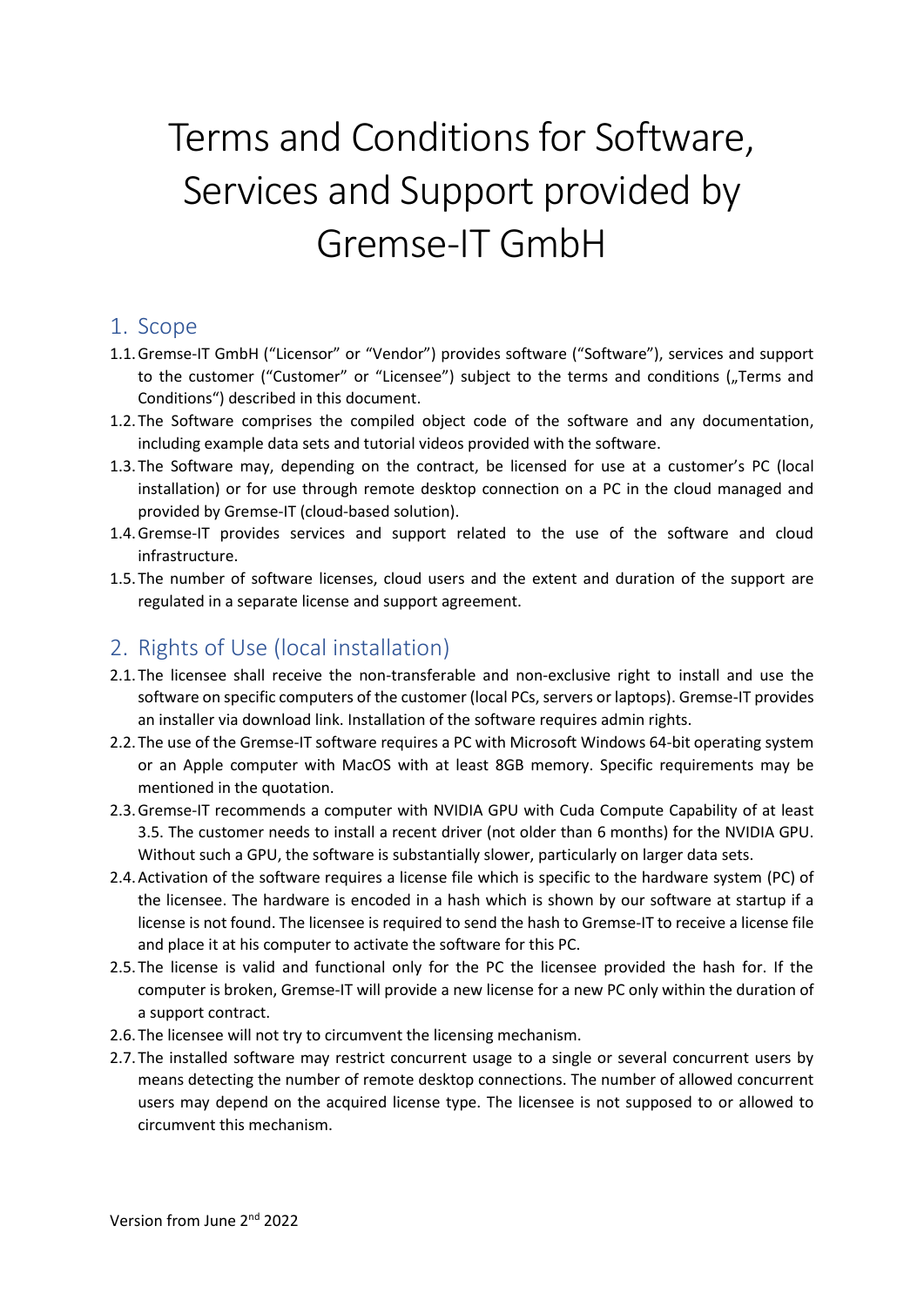## 3. Rights of Use (cloud-based solution)

- 3.1. The customer shall receive the right to use the Gremse-IT software through the internet for several named users identified by their email addresses. The number of users depends on the contract.
- 3.2.The customer receives logins (user name and password) for each user and information how to log into the cloud-based solution.
- 3.3.Each login is allowed to be used only by the named user.
- 3.4.The cloud-based solution includes providing a powerful PC with NVIDIA GPU to the users, hosted by a Microsoft Azure, managed by Gremse-IT.
- 3.5.The use of the cloud-based solution may be subject to further terms set forth by the cloud provider Microsoft Azure.

## 4. Rights of Use (general)

- 4.1.The Software and the program documentation supplied with the same are protected by copyright. Unless otherwise stated in the Software, the program description and/or the program documentation of, in relation to the customer, all rights in the Software shall be owned exclusively by Gremse-IT. With respect to components or modules from other producers (third-party software) supplied with the Software, in particular Open Source Software, the applicable license terms to which reference is made in the Software, the program description and/or the program documentation shall apply.
- 4.2.Any documents and training videos as to the use of Licensed Software provided by Gremse-IT may exclusively be copied and used for internal purposes only.
- 4.3.All other rights to the software shall be reserved for the licensor. Therefore, without the licensor's prior written consent, the licensee shall not be entitled to reproduce or modify the software.
- 4.4.Any right of use granted in Licensed Software shall be limited to the Licensed Software in the object code and it shall not include the right to make any changes, to process and/or to modify Licensed Software in any other way. Inadmissible shall be retranslation of any program codes supplied to the Customer into other forms of code (decompilation) as well as any other types of reverse engineering of different production steps of Licensed Software; to the extent to which it cannot be waived, section 69e UrhG [Urheberrechtsgesetz – German Copyright Act] shall not be affected by this.
- 4.5.The Gremse-IT software is not intended and approved for diagnostic and therapeutic clinical use.

## 5. Term of the License

- 5.1.The license and support duration shall commence upon accepting the order.
- 5.2.The term of the license is shown on the confirmation of the order by Gremse-IT. In this respect, the following possibilities exist:
	- Permanent license (includes a limited period of support)
	- License for a definite time period (includes support for the time period)

## 6. Support

- 6.1.Gremse-IT shall provide support in case the software behaves erroneously or in disagreement with the provided documentation.
- 6.2.In case of an incident requiring support, the customer needs to inform Gremse-IT via email [\(support@gremse-it.com\)](mailto:support@gremse-it.com) and provide a description of the problem, to enable understanding or reproduction of the problem. The customer may also send example files to reproduce the problem which will be treated confidentially by Gremse-IT.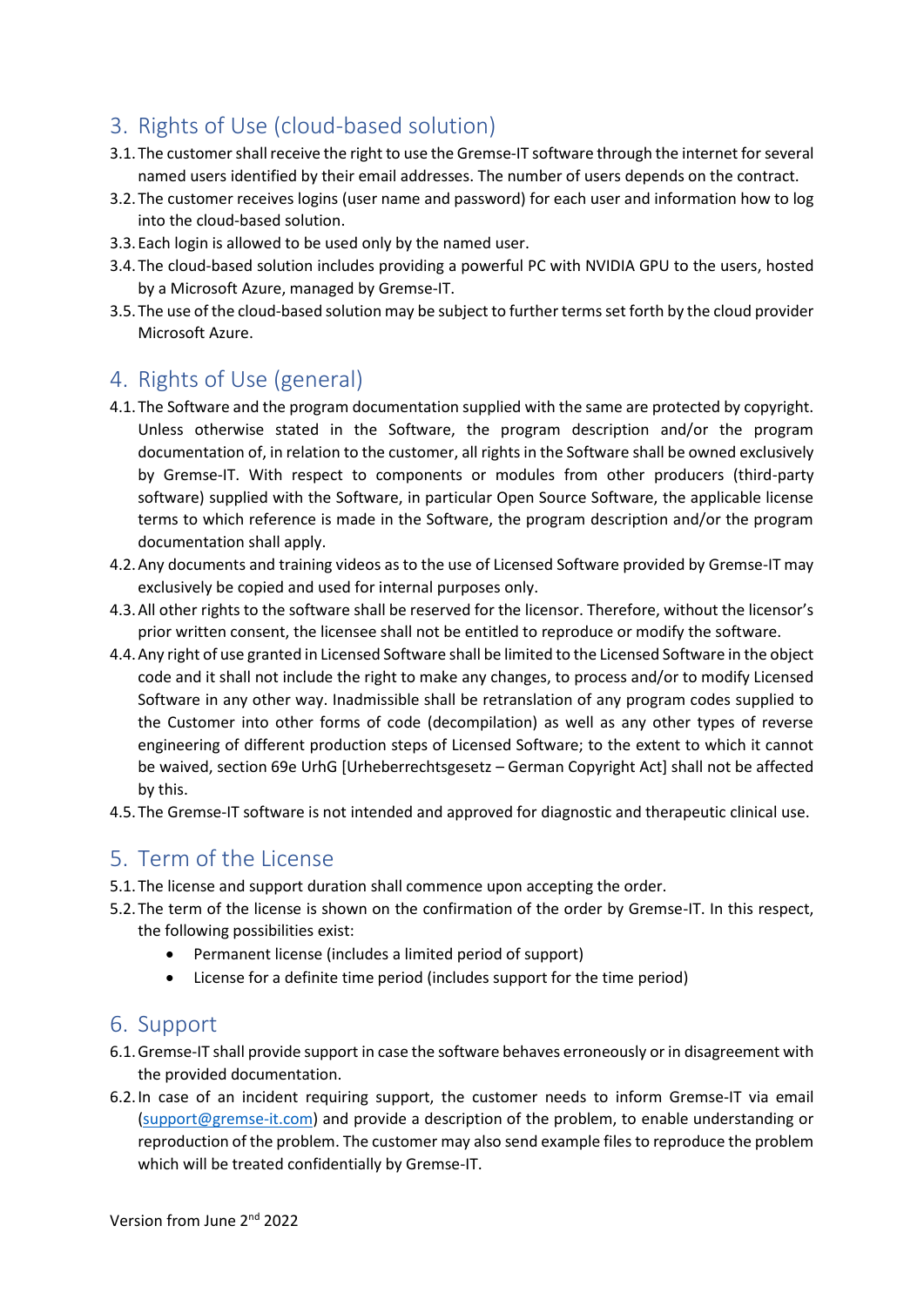- 6.3.The duration of provided support is limited to the contracted period of support.
- 6.4.Gremse-IT will try to find a solution to the reported problem and reply swiftly to the customer (typically within 2 business days). The solution may involve sending a new version of the software to be installed by the customer which may take longer.

#### 7. Liability

- 7.1.The software is provided and accepted by the licensee "as is". Liability of the vendor will be limited to a maximum of the original purchase price of the software. Gremse-IT will not be liable for any general, special, incidental, or consequential damages including, but not limited to, loss of production, loss of profits, loss of revenue, loss of data, or any other business or any economical disadvantage suffered by the licensee arising out of the use or failure to use the software.
- 7.2.The vendor makes no warranty expressed or implied regarding the fitness of the software for a particular purpose or that the software will be suitable for the specific requirements of the Licensee.
- 7.3.The Vendor does not warrant that the use of the software will be uninterrupted or error-free. The Licensee accepts that software in general is prone to bugs and flaws within an acceptable level as determined in the industry.
- 7.4. Liability according to the German Product Liability Law (Produkthaftungsgesetz) for a possibly agreed upon guarantee and owing to a culpable damage to life, limb or health always remains unaffected.
- 7.5.Any liability of the Licensor for lost data shall be limited to compensatory damages in the amount necessary for restoration of the data using electronic backup media. The obligation of Licensee to back-up data on a regular basis according to the state of the art shall remain unaffected thereby.
- 7.6.Unless otherwise expressly regulated above, our liability is excluded.

## 8. Confidentiality

8.1.The customer shall keep the copy of the Software supplied via on-line download, delivered original data storage media, if any, as well as possible backup copies in a place that is secured against unauthorized access of third parties.

#### 9. Final Provisions

- 9.1.There are no additional agreements to this Agreement. Alterations or additions shall be valid only if in writing. This written form requirement may be waived only by a separate agreement, which itself must be in writing.
- 9.2.These terms shall also apply to later versions (Updates) and extensions (Upgrades) of the Software that is supplied to the customer during the term of the license, unless otherwise agreed at the time of the supply of the respective later version or extension.
- 9.3.This Agreement shall be subject to German law with the exception of the provisions of the United Nations Convention on Contracts for the International Sale of Goods (CISG) and such conflict-oflaw rules according to which other than German law would be applicable. The place of jurisdiction shall be Gremse-IT's place of business.
- 9.4.Should any provision of these Terms and Conditions be or become invalid, this shall not affect the validity of the remaining terms. The Parties shall in such an event be obliged to cooperate in the creation of terms which achieve such legally valid result as comes closest commercially to that of the invalid provision. The above shall apply accordingly to the closing of any gaps in these Terms and Conditions.